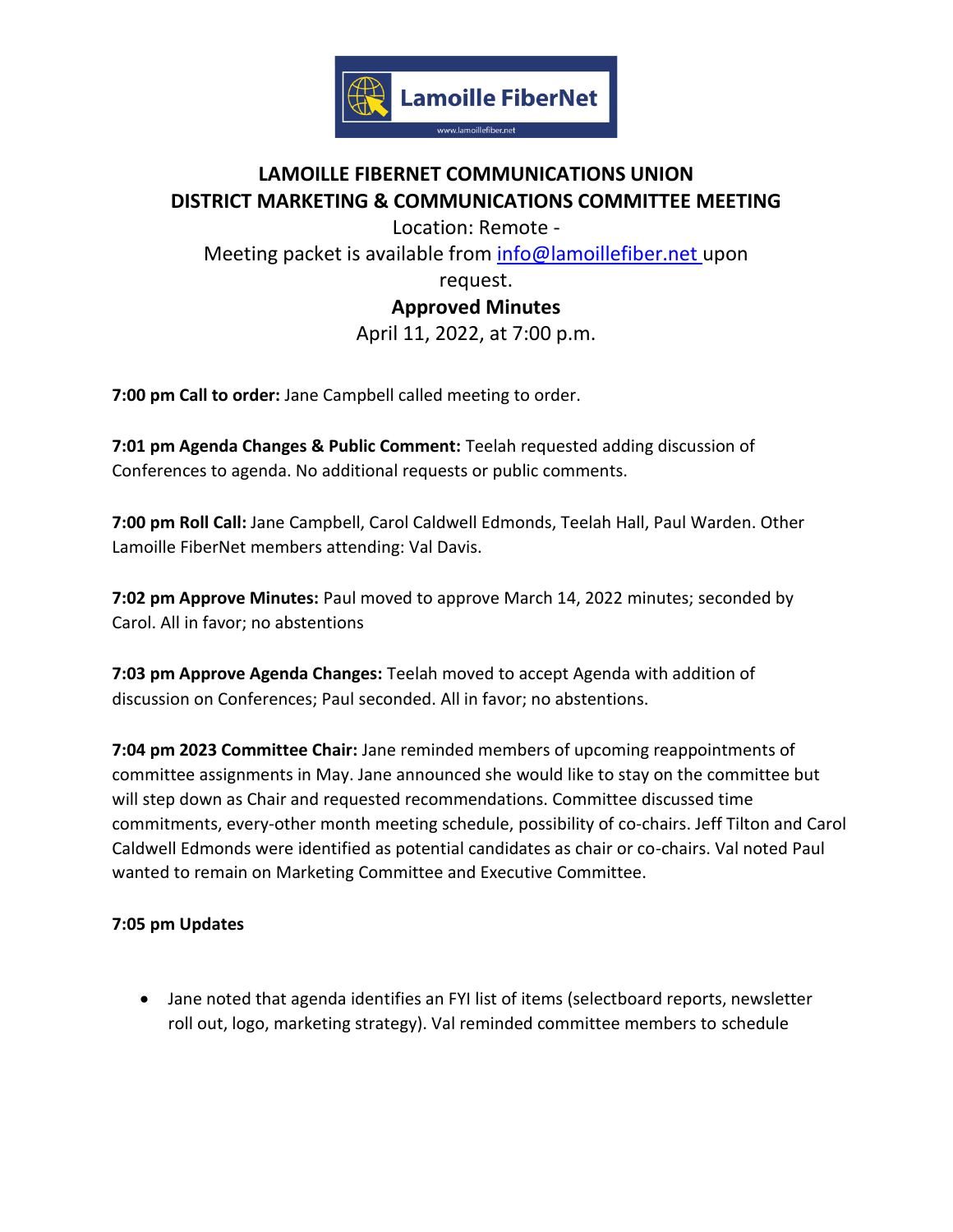

meetings with their Selectboard for reappointments and complete forms. Jane requested further comments and update on publicity in Cambridge.

- Val and Teelah updated committee on Cambridge FPF posts and presentation to Cambridge Economic Development Committee. Principal concerns raised related to local incumbent ISPs. Val Davis, Sam Lotto, and Teelah Hall represented LFCUD. Answered questions raised by Cambridge resident Larry Wycoff and Committee members. Cambridge Committee Chair noted appreciation for effort to answer questions, the work that has been done and excitement for the work going forward.
- Jane noted that the Board should anticipate continued and increased flak from multiple sides on a range of issues as Lamoille FiberNet progresses, including the ISP decision and the speed to build the network. Val offered to prepare and circulate Q & A that addresses common questions and concerns for Board members' use.
- Val and Teelah will present to Cambridge Selectboard on April 19.

#### **7: 10 pm Logo Rollout:**

- Reviewed graphics supplied by Great Big Graphics, a local business, and discussed entries from Hatchwise, a graphic crowdsource site. Carol raised the value of supporting local businesses, such as Great Big Graphics. Jane reiterated the criteria: modern and simple combination logo. Members discussed likes and dislikes of fonts, similarities to Northwest FiberWorx, and ways in which images could be interpreted or misconstrued. Consensus narrowed to Tree (Great Bug Graphics) and House with Fiber (Hatchwise) with tweaks.
- Jane recommended surveying board members and 5 people (per each committee member) who are not part of the CUD world. Carol recommended surveying the board ahead of general meeting then voting on it at the next Board meeting. Jane asked Val to put on the April 27 Board Agenda.
- Val will add logo discussion to Governing Board agenda and reach out to both Hatchwise and Big Graphics to instruct on revisions to fonts, etc. and get revised logos. Teelah will prepare poll while waiting for final logos. Further discussion on fonts for both logos, and adjustments to the Tree.

#### **7:38 pm FPF & Media Posts**

• Jane opened discussion of upcoming FPF posts and newsletter articles. Val is drafting FPF posts for April to inform all communities what LFN is doing, one on fiber speeds and one on Fibertech workshop. Discussion on ideas for May posts – including Fibertech workshop, ISP partnerships, logo announcement and new website and newsletter design.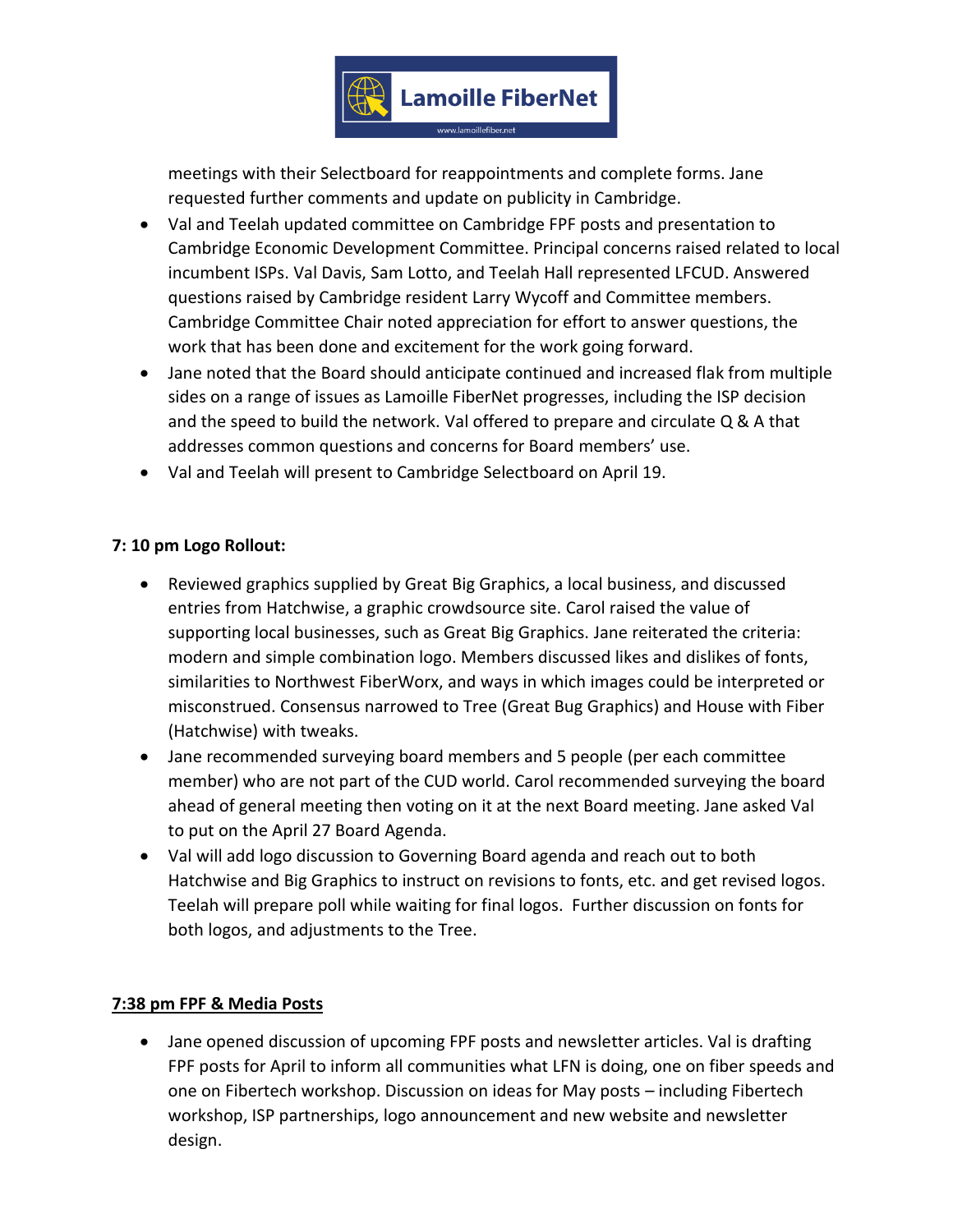

- Teelah discussed timing and progress of website launch with potential branding guidelines, then presented mock-up of main page/web design with tagline, which received positive comments from all committee members. Committee members also recommended considering same font for the logos.
- Discussed timing for launching late April or early May and the need for updated graphics and information, Q & A about steps for building network. Discussed need to maintain momentum and regular quarterly newsletter publication schedule, and need for distribution on social media (Facebook, Twitter, Instagram). Discussed resources and responsibilities for maintaining. Discussed whether to delay launch of newsletter with new logo until ISP is named.
- Val raised need to reach and inform people who are not online because these are the people we want to reach; asked if print and mailing would be considered quarterly. Cost is not in budget; estimated at \$6,000 to print and post. Discussed opportunity to target mailings to people in build area to inform them what's happening. Leaving paper copies in Town Clerks' offices is also option. Discussed postcards or mailing inserts. Jane summarized consensus of leaning towards quarterly MailChimp Newsletter with smaller targeted printings, when needed.
- Discussed launching social media and newsletters together or separately. Noted previous discussions considered social media launch later in 2023. Discussed concerns of keeping material fresh, logistics. Jane summarized consensus that original timing of later social media is preferred. No formal decision needed.

**8:01: Committee's current and upcoming work:** Jane noted that Selectboard reports had already been discussed. Opened discussion on Marketing Strategy. Members discussed ways to hone message and mission in anticipation of selecting an ISP. Discussed ways to explain, appropriate analogies and need for talking points. Paul requested, and Jane agreed to circulate, current talking points.

### **8:07 pm Conferences (Additional Agenda item)**

- Jane opened discussion on conferences; Teelah shared list of upcoming conferences April through July. Noted Rhode Island Fiber Broadband Association conference on April and potential for scholarships and recommended someone attend. Val noted that Lamoille Fibernet had joined the Association and that he was planning to attend. It is an opportunity to network and have discussions about technologies. Protocols and procedures, including operations and maintenance companies.
- Carol recommended sharing conference schedule with whole Board. Jane noted that she had inquired if any conferences were available as webinars and will let people know what she learns. Val offered to share what information and resources are made